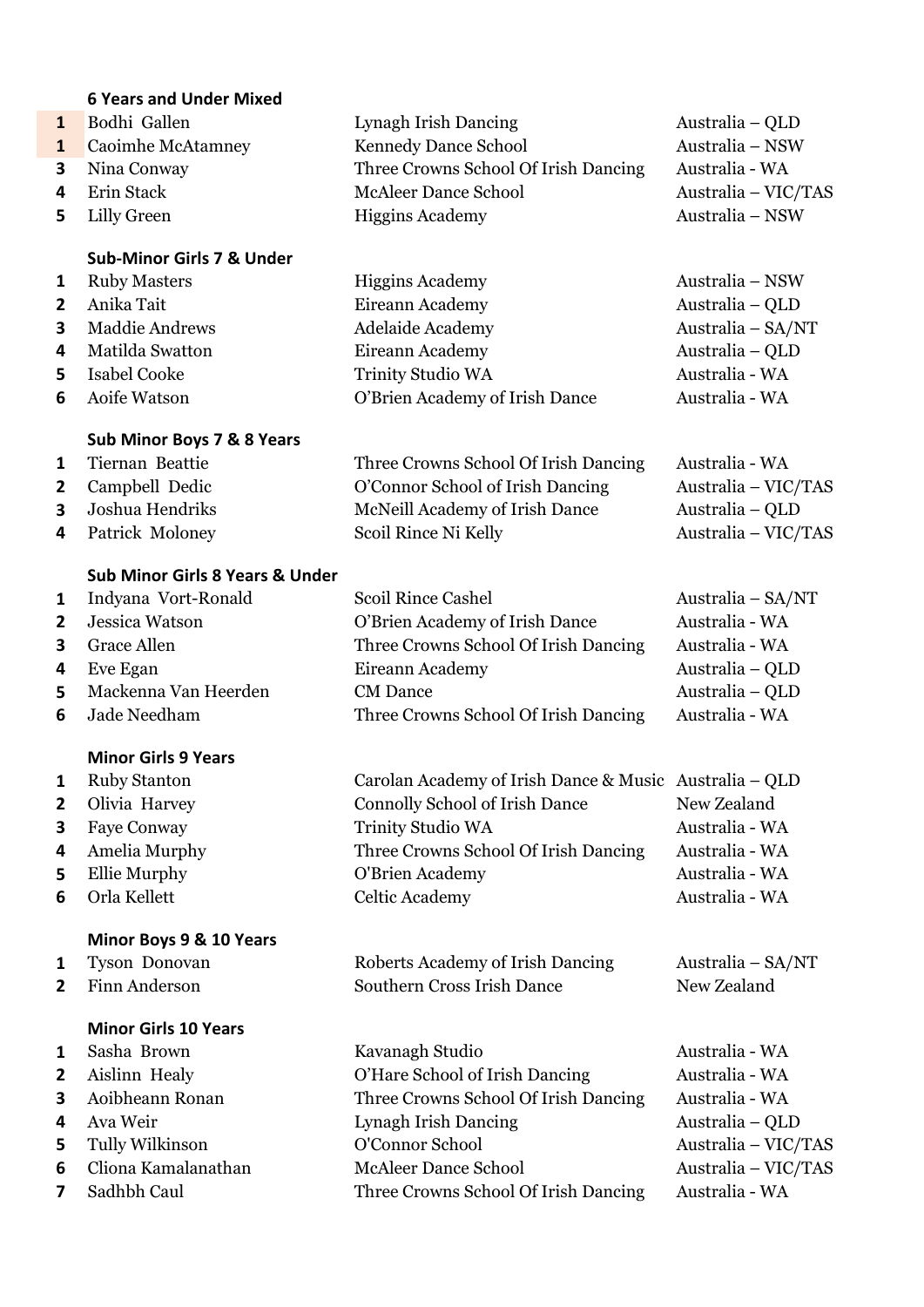#### **Junior Girls 11 Years**

- 
- 
- 
- 
- 
- 
- 
- 
- 

## **Junior Boys 11 & 12 Years**

### **Junior Girls 12 Years**

- 
- 
- 
- 
- 
- 

### **Intermediate Girls 13 Years**

- 
- 
- 
- 
- 
- 
- 
- 
- 
- 

### **Intermediate Girls 14 Years**

- 
- 
- 
- 
- 
- 
- 
- 
- 

## **Senior Girls 15 Years**

- 
- 
- 
- 
- 

 Georgia Western Trinity Studio WA Australia - WA Madeline Harvey Connolly School of Irish Dance New Zealand Kerry Stanton Carolan Academy of Irish Dance & Music Australia – QLD Saige Andrews Miller School Australia – SA/NT Niamh Auld Scoil Rince Ni Kelly Australia – VIC/TAS Ava Galligan Scoil Ard Rince Australia – QLD Ashlea Vort-Ronald Scoil Rince Cashel Australia – SA/NT Lily Sheridan Simpson Academy Australia – ACT Ceska Segedin Connolly School of Irish Dance New Zealand

 Tara Fox Three Crowns School Of Irish Dancing Australia - WA Jessica Davies Lynagh Irish Dancing Australia – QLD Olivia Heinemann Eireann Academy Australia – QLD Saoirse Pearson Kavanagh Studio Australia - WA Eryn Sheerin McNeill Academy of Irish Dance Australia – QLD Cinta Devlin McGrath Irish Dancing Australia – ACT

 Emily O'Grady Simpson Academy Australia – ACT Zoe Cahoon **Kavanagh Studio Australia - WA**  Olivia Charlotte Devlin Oxenham Studio Australia – QLD Elliette Simpson Lynagh Irish Dancing Australia – QLD Charlotte Harvey Connolly School of Irish Dance New Zealand Ruby Travers Simpson Academy Australia – ACT Abbie Gallagher Watkins Academy of Irish Dance Australia – QLD 8 Eliza Beattie **Kavanagh Studio Australia - WA**  Monaye Foster **O'Hare School of Irish Dancing Australia - WA** Lucy Thomsen **QIA Dancers** Australia – QLD

 Regan Walshe **Connolly School of Irish Dance** New Zealand Anika Grant Lynagh Irish Dancing Australia – QLD Cassie Perkins Three Crowns School Of Irish Dancing Australia - WA Aaliyah Taylor Watkins Academy of Irish Dance Australia – QLD Matilda Scott Scoil Rince Ni Kelly Australia – VIC/TAS Alannah Lock Higgins Academy Australia – NSW Sinead Murray Trinity Studio WA Australia - WA Keeleigh Burke **QIA Dancers** QIA Dancers Australia – QLD Madeline Daly **Eireann Academy** Australia – QLD

 Phoebe Hogue O'Hare School of Irish Dancing Australia - WA Bella Masters Higgins Academy Australia – NSW Nikita Van Heerden CM Dance Australia – QLD Alexandra Wheeler Roberts Academy of Irish Dancing Australia – SA/NT Kelsie Wells Scoil Rince Ni Kelly Australia – VIC/TAS

Christian Barry Scoil Rince Ni Kelly Australia – VIC/TAS

- 
- 
- 
-